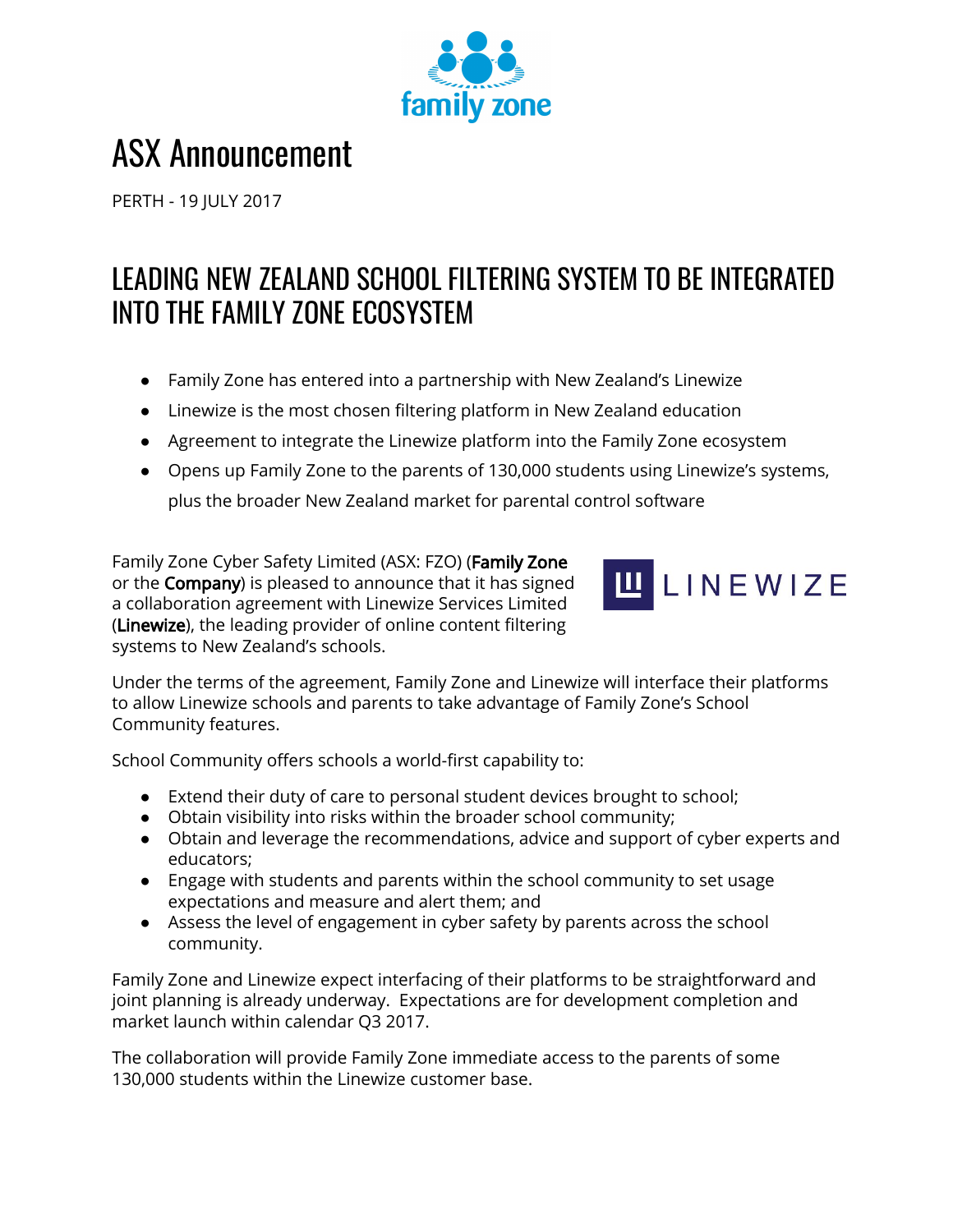

Family Zone Managing Director, Tim Levy, said:

"*This is an exciting achievement for Family Zone at many levels. Not only is Family Zone obtaining rapid access to a significant market, this partnership shows the potential for a new market vertical to easily integrate and create commercial value out of joining the Family Zone ecosystem.*

*"I am also delighted to join forces with the team at Linewize, who have developed a truly innovative product which is gaining impressive traction."*

### EDUCATION BACKGROUND

Beyond the complexity of securing school networks, schools are now dealing with the impacts of technology use outside school grounds and off the school network.

Schools are responding to these challenges through education, such as digital citizenship programmes, and through taking leadership in cyber safety programmes within the broader school community.

parents securing are not school engaged networks limited **TASOUTCAS** developing digital to school citizens

Family Zone's ecosystem approach has been designed to support schools of tomorrow. It offers a world-first capability for schools to have an integrated approach to security, safety, education and parental

## LINEWIZE

engagement.



Linewize was founded in 2013 by Scott Noakes and Michael Lawson, the New Zealand-based internet innovators behind advertising platform Adscale Labs.

Linewize provides an innovative cloud-managed firewall service, specifically developed for the needs of the education sector.

The Linewize platform and service covers user authentication, content filtering, network appliances, telecoms services, BYOD support and network access management.